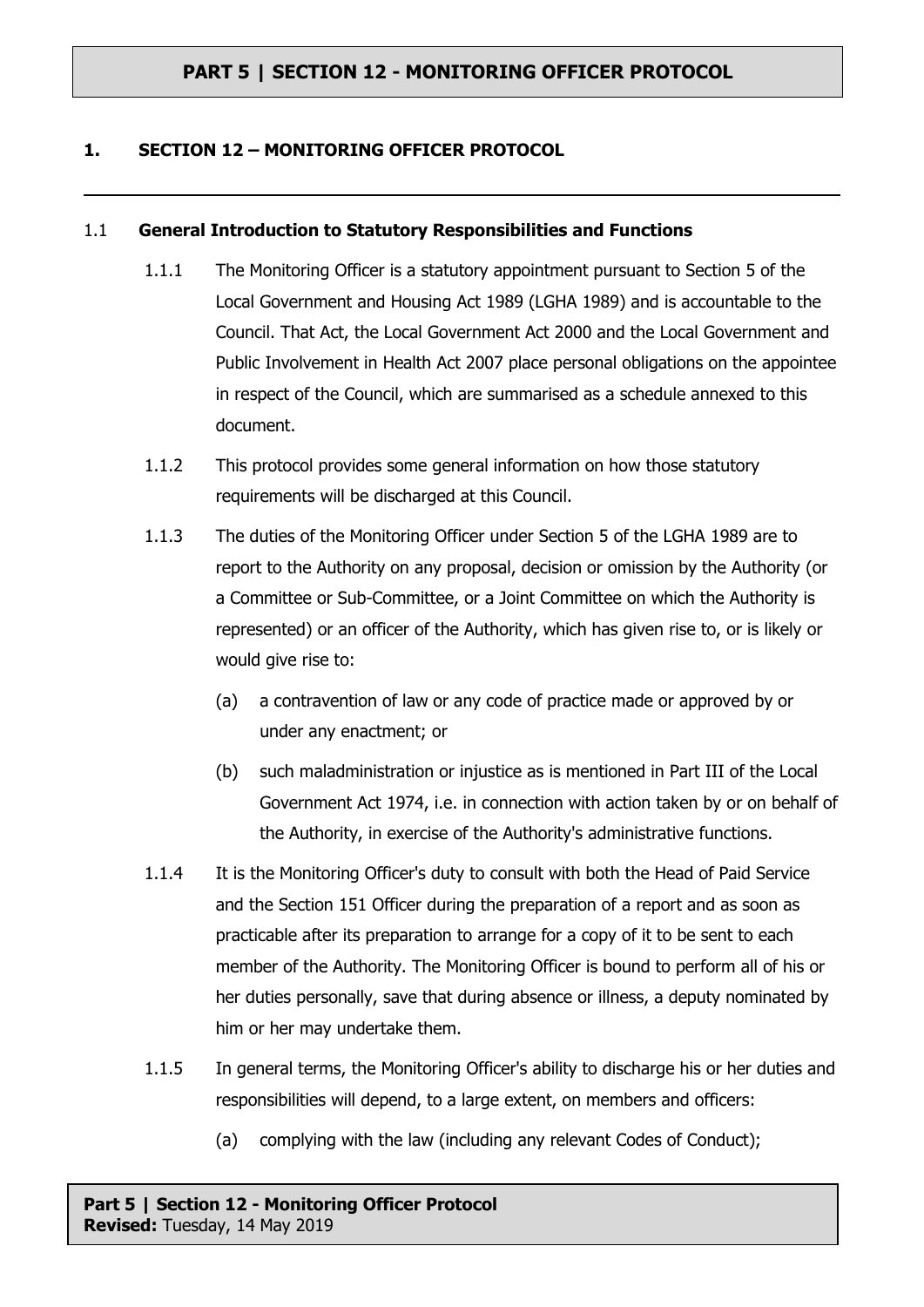- (b) complying with any general guidance issued, from time to time, by the Policy, Finance and Development Committee and the Monitoring Officer;
- (c) making lawful and proportionate decisions; and
- (d) generally, not taking action that would bring the Council, their Officers or professions into disrepute.

#### **2. Working Arrangements**

- 2.1 Having excellent working relations with members and officers will assist in the discharge of the statutory responsibilities of the Monitoring Officer and maintaining high standards of conduct, governance and legal compliance. Equally, a speedy flow of relevant information and access to debate (particularly at the early stages of any decision making by the Council) will assist in fulfilling those responsibilities. Members and officers must, therefore, work with the Monitoring Officer (and his/her staff) to discharge the Council's statutory and discretionary responsibilities.
- 2.2 Having effective working liaison and relationships with the Policy, Finance and Development Committee (and its members), the External Auditor and the Local Government Ombudsman will also assist in the discharge of those statutory responsibilities. This will include having the authority to complain to the same, refer any breaches to the same or give and receive any relevant information, whether confidential or otherwise, through appropriate protocols, if necessary.

#### **3. Monitoring Officer's Rights**

- 3.1 The following arrangements and understandings between the Monitoring Officer, members and officers are designed to ensure the effective discharge of the Council's business and functions. The Monitoring Officer will have the right to:
	- 3.1.1 be advised by members and officers of any issue(s) that may become of concern to the Council, including, in particular issues around legal powers to do something or not, ethical standards, probity, policy, procedural or other constitutional issues that are likely to (or do) arise;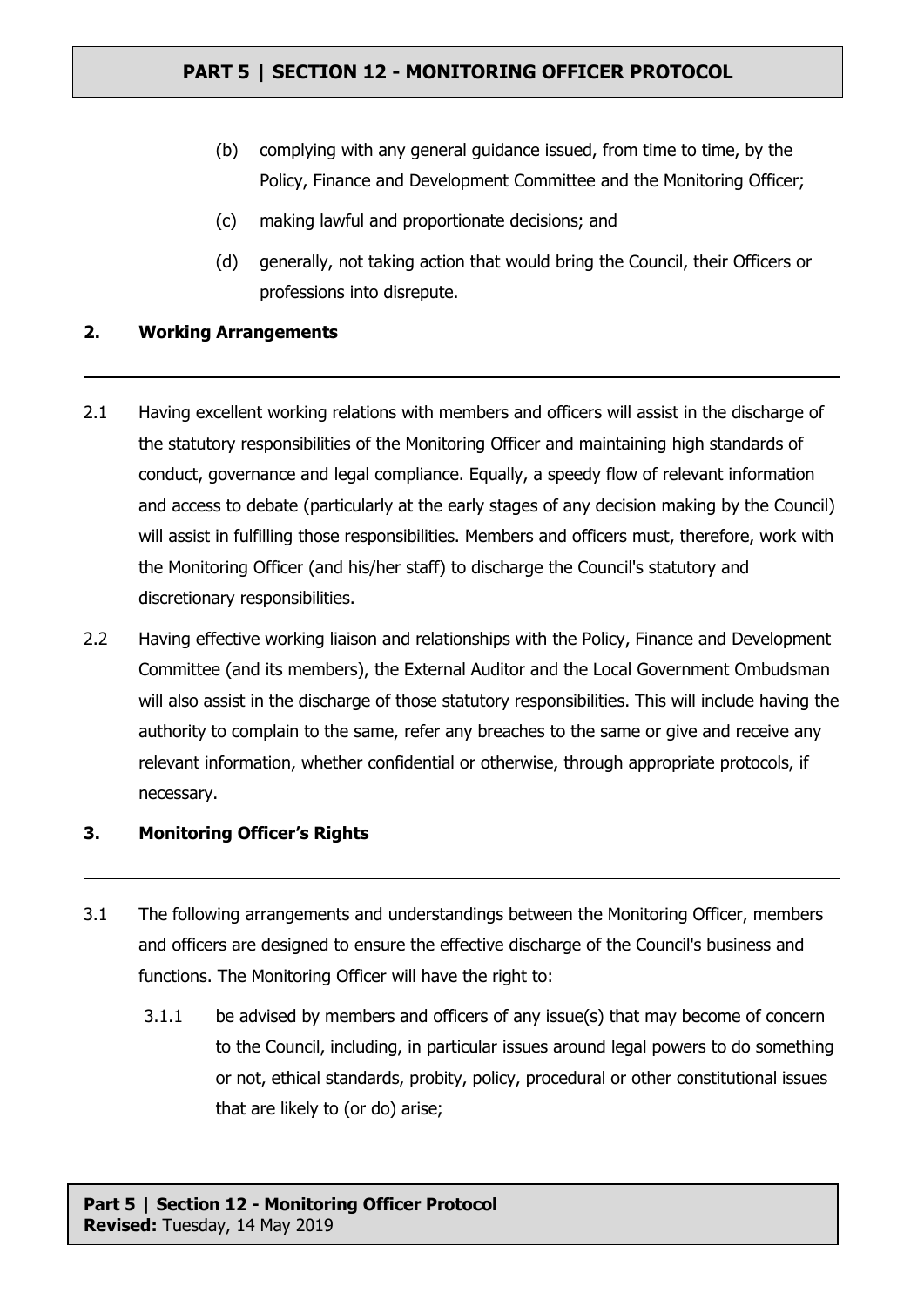- 3.1.2 access to any meetings of officers or members (or both) of the Authority, whether or not such meetings include any other persons (for the purpose of clarification, this right does not extend to any meetings held by or on behalf of any political party represented on the Council);
- 3.1.3 receive advance notice (including receiving agendas, minutes, reports and related papers) of all relevant meetings of the Council at which a decision of the Council may be made formulated or briefed upon (including a failure to take a decision where one should have been taken) at or before the Council, Committee meetings and/or Corporate Leadership Team (or equivalent arrangements);
- 3.1.4 require when carrying out any investigation(s):
	- (a) such advice and assistance from the Authority that he or she considers is reasonably needed to assist him or her,
	- (b) unqualified access to any officer or member who the Monitoring Officer wishes to make inquiries of or who he or she believes can assist in the discharge of his/her functions, and
	- (c) any information and documents held by the Council;
- 3.1.5 disclose information and documents to the appropriate and relevant authority (even where such disclosure would otherwise be in breach of the Monitoring Officer's duty of confidentiality to the Authority);
- 3.1.6 ensure or facilitate that the other statutory officers (Head of Paid Service and Section 151 Officer) are kept up-to-date with relevant information regarding any legal, ethical standards, probity, procedural or other constitutional issues that are likely to (or do) arise;
- 3.1.7 meet with the Head of Paid Service and the Section 151 Officer to consider and recommend action in connection with corporate governance issues and other matters of concern regarding any legal, ethical standards, probity, procedural or other constitutional issues that are likely to (or do) arise;
- 3.1.8 report on ethical governance issues and on the Constitution following consultation, where appropriate, with the Head of Paid Service and Section 151 Officer;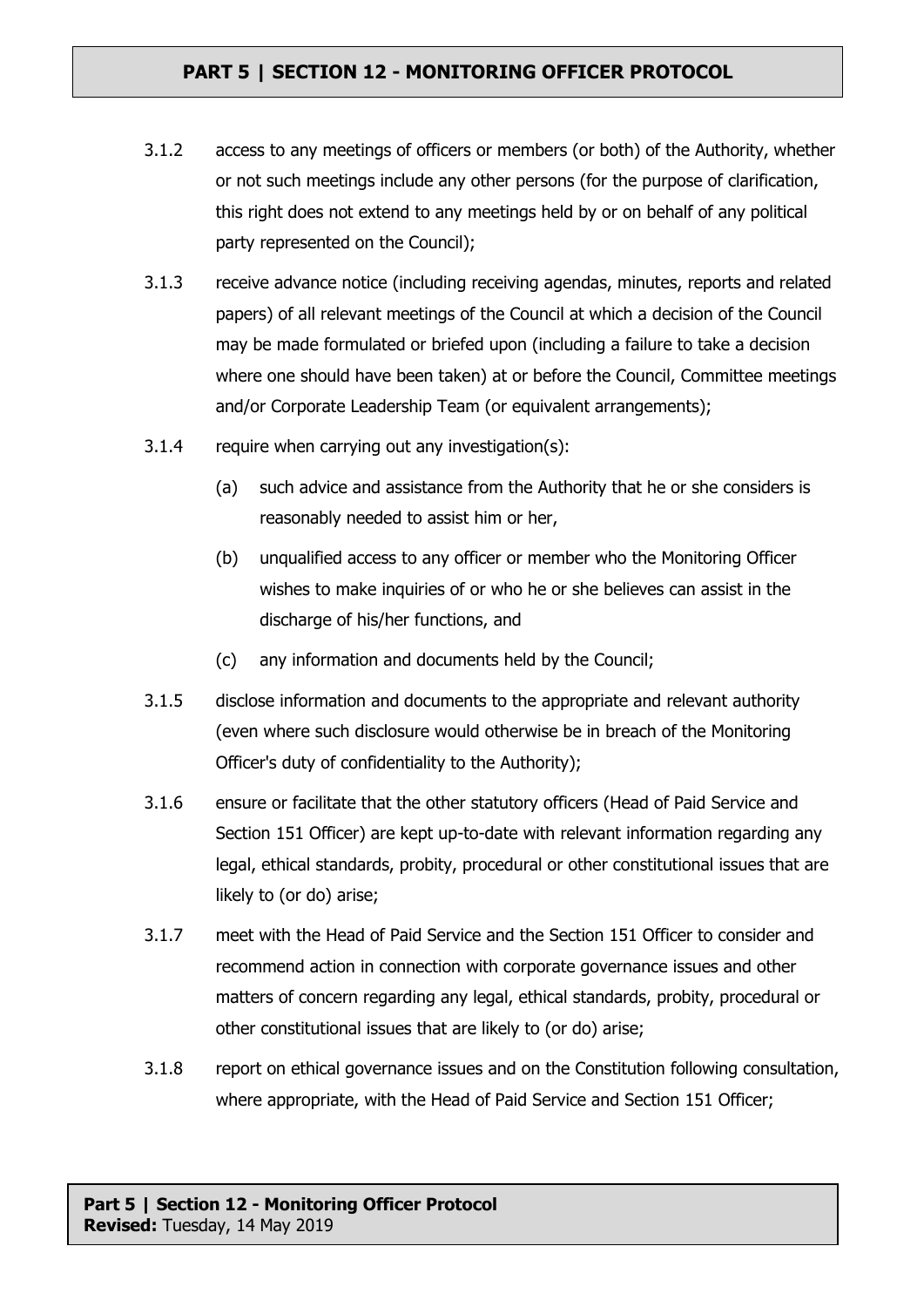- 3.1.9 report to the Council as necessary on the staff accommodation and resources he/she requires to discharge his/her statutory functions and to be provided with the same;
- 3.1.10 obtain legal advice on any matter which he/she believes may be a reportable incident, at the Authority's expense;
- 3.1.11 defer the making of a formal report under Section 5 of the Local Government and Housing Act 1989 where another investigative body is involved, subject to any necessary consultation with all or any of Head of Paid Service, Section 151 Officer, the Chairman of the Council, Leader, Deputy Leader and the Policy, Finance and Development Committee;
- 3.1.12 notify (after consultation with the Head of Paid Service and the Section 151 Officer) the police, the Authority's auditors and other regulatory agencies of his/her concerns in respect of any matter and to provide them with information and documents in order to assist them with their statutory functions;
- 3.1.13 seek to resolve potential reportable incidents by avoiding or rectifying the illegality, failure of process or breach of code, or by identifying alternative and legitimate methods to proceed whilst retaining the right to make a statutory report where, after consultation with the Head of Paid Service and the Section 151 Officer, he/she is of the opinion that such is necessary in order to respond properly to such an incident;
- 3.1.14 prepare any training programme for members or officers on ethical standards and Code of Conduct issues;
- 3.1.15 to make reports to and receive reports from the Policy, Finance and Development Committee, subject (where appropriate) to consultation with the Head of Paid Service and the Section 151 Officer.

#### **4. Proper Officer**

4.1 Councils may place "Proper Officer" and other obligations on the Monitoring Officer, through the Council's Constitution and elsewhere, but these are delegated functions of the Authority rather than personal duties under statute. Whilst the exercise of these functions equally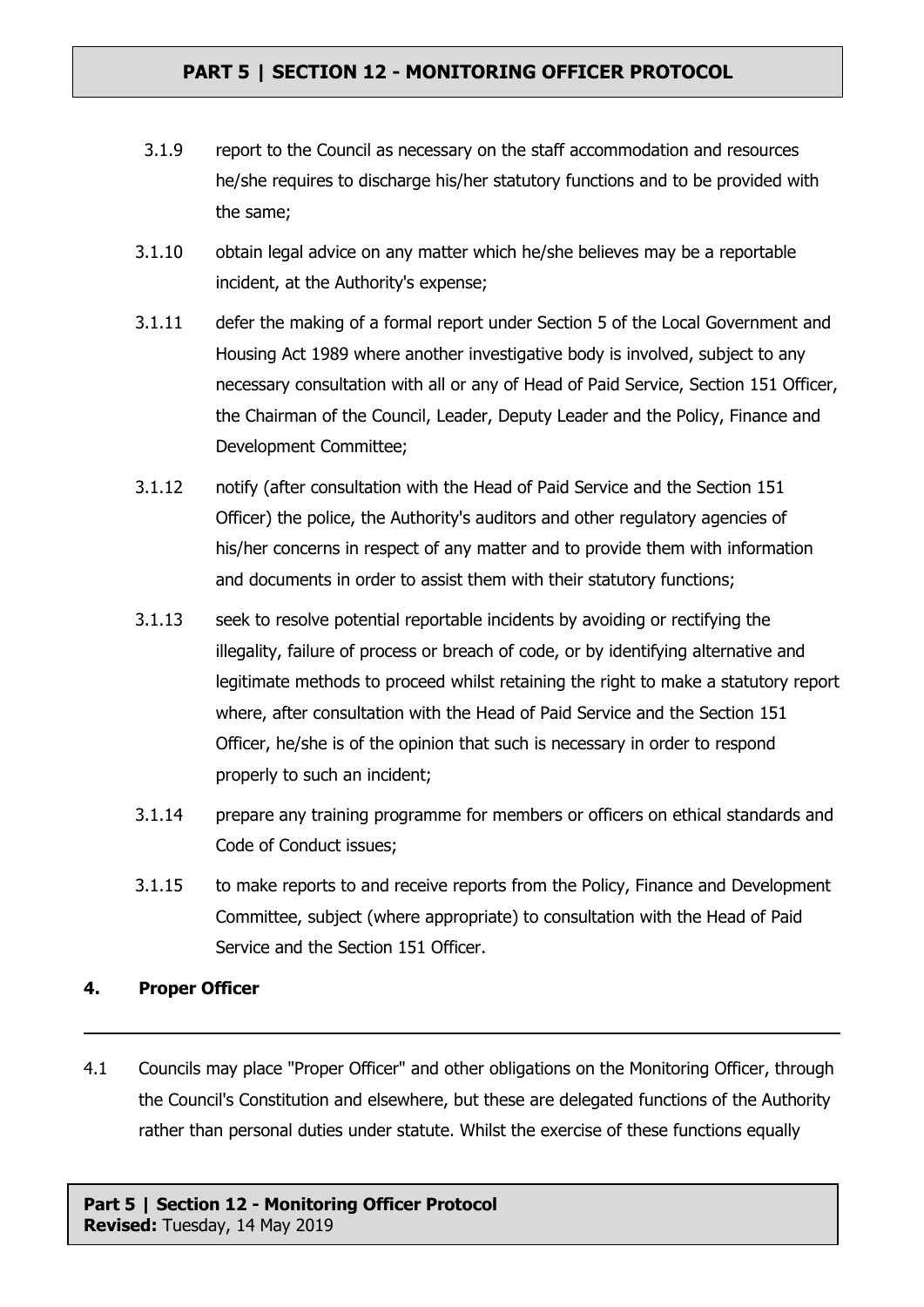requires good working arrangements, they differ slightly from authority to authority. For the sake of commonality and clarity of the protocol, they are not directly addressed here.

- 4.2 The Proper Officer list is contained at Part 3, Section 8 of the Council's Constitution.
- **5. Conflicts of Interest**
- 5.1 Where the Monitoring Officer is aware he/she has a potential conflict of interest, he/she shall refer the matter to the Deputy Monitoring Officer or another appropriate party (and report to the Head of Paid Service and/or the Authority as appropriate).

#### **6. Insurance and Indemnity Arrangements**

- 6.1 The Section 151 Officer will ensure adequate insurance and indemnity arrangements are in place to protect and safeguard the interests of the Council and the proper discharge of the Monitoring Officer role.
- **7. Breach of this Protocol**
- 7.1 Complaints against any breach of this protocol by a member may be:
	- 7.1.1 Dealt with informally by the Monitoring Officer;
	- 7.1.2 Referred to the Policy, Finance and Development Committee as appropriate by the Monitoring Officer (or if the Monitoring Officer so requests, referred to the Head of Paid Service); or
	- 7.1.3 Referred to the relevant Leader and/or whip of the political group.
- 7.2 Complaints against any breach of this protocol by an officer may be referred to the Head of Paid Service for assessment.
- **8. Post of Monitoring Officer**
- 8.1 For the purposes of this protocol, the term "Monitoring Officer" includes: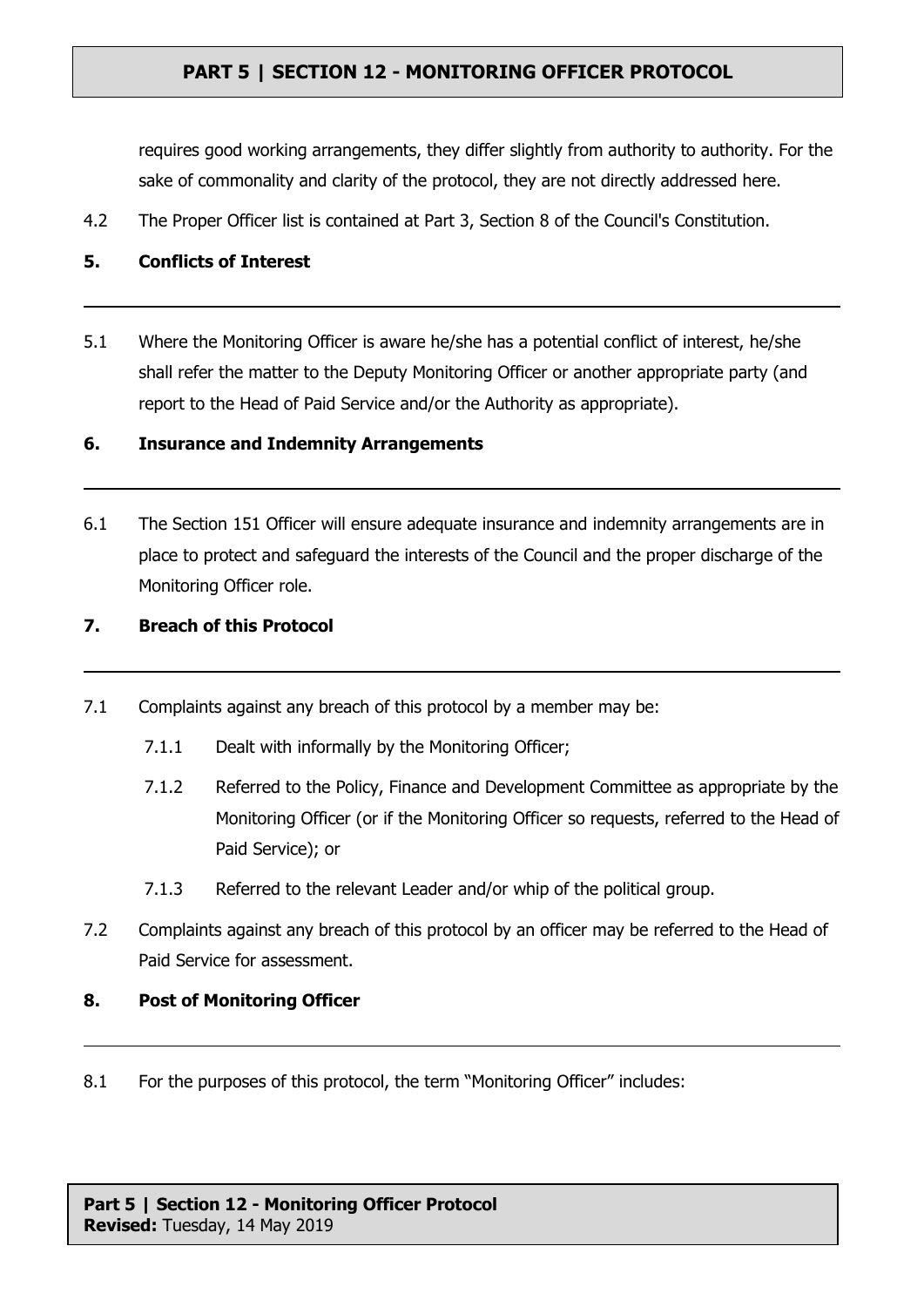- 8.1.1 Any person nominated by the Monitoring Officer as a Deputy Monitoring Officer for the purposes of Section 5(7) of the Local Government and Housing Act 1989; and
- 8.1.2 Any person nominated under the provisions of Section 82A(2) or (3) of that Local Government Act 2000 to perform any function.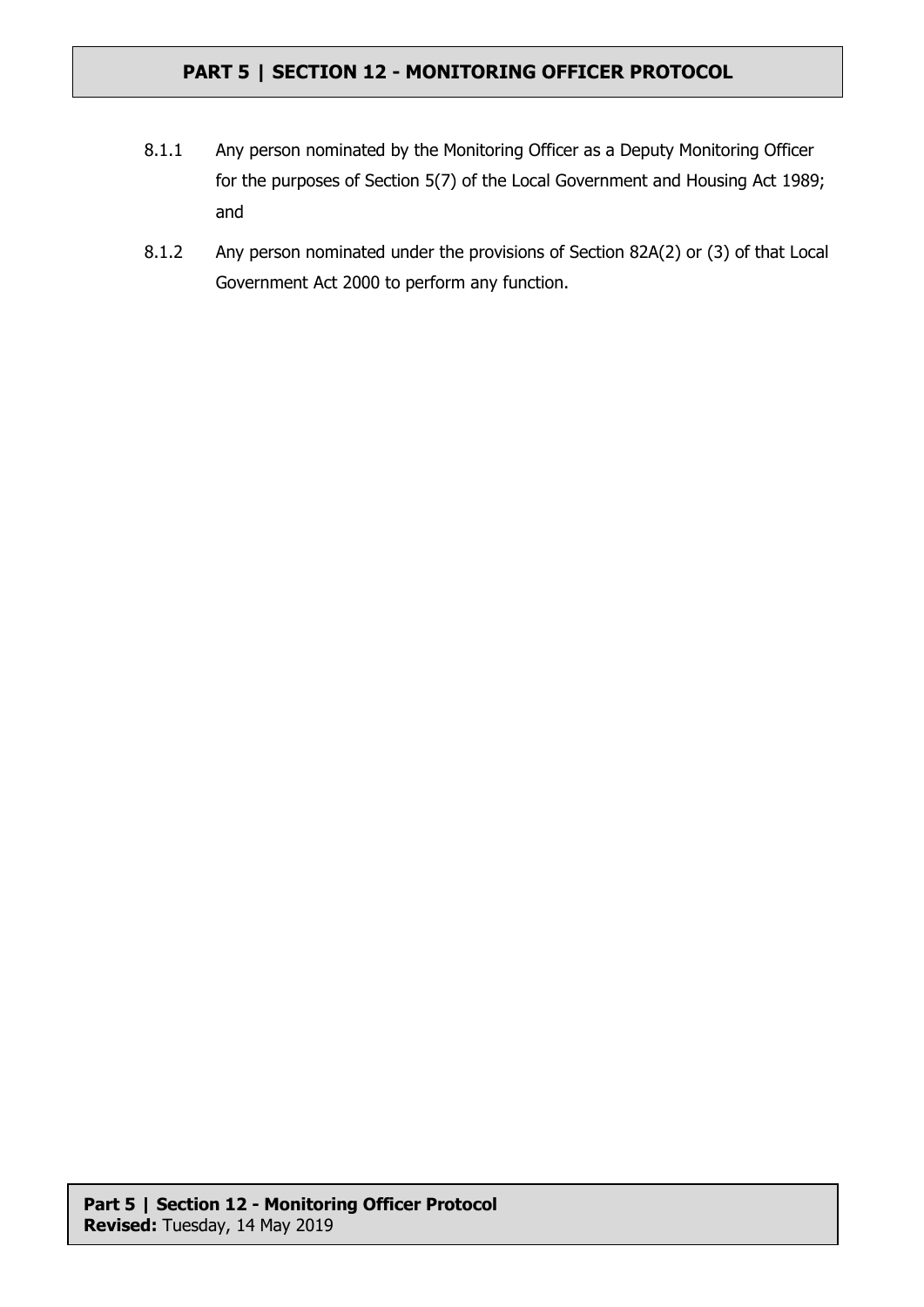#### **SUMMARY OF MONITORING OFFICER FUNCTIONS**

|     | <b>Description</b>                                                                                                                                         |                                                                            |
|-----|------------------------------------------------------------------------------------------------------------------------------------------------------------|----------------------------------------------------------------------------|
|     |                                                                                                                                                            | <b>Source</b>                                                              |
| 1.  | Report on contraventions or likely<br>contraventions of any enactment or rule of<br>law.                                                                   | Section 5 Local Government<br>and Housing Act 1989.                        |
| 2.  | Report of any maladministration or injustice<br>where Ombudsman has carried out an<br>investigation.                                                       | Section 5 Local Government<br>and Housing Act 1989.                        |
| З.  | Appointment of Deputy.                                                                                                                                     | Section 5 Local Government<br>and Housing Act 1989.                        |
| 4.  | Report on resources.                                                                                                                                       | Section 5 Local Government<br>and Housing Act 1989.                        |
| 5.  | Investigate allegations of misconduct of<br>councillors under the Authority's Code of<br>Conduct in compliance with the Council's<br>adopted arrangements. | Localism Act 2011 Section 28 and<br>associated regulations and guidance.   |
| 6.  | Establish and maintain registers of members'<br>interests and gifts and hospitality.                                                                       | Section 29 of the Localism Act<br>2011 and Code of Conduct for<br>Members. |
| 7.  | Advice to members on interpretation of Code<br>of Conduct.                                                                                                 | Code of Conduct for Members.                                               |
| 8.  | Key role in promoting and maintaining high<br>standards of conduct through support to the<br>Policy, Finance and Committee.                                | New Council Constitutions Guidance<br>paragraph 8.20.                      |
| 9.  | Advising on appropriateness of compensation<br>for maladministration.                                                                                      | Section 92 Local Government Act<br>2000.                                   |
| 10. | Advice on vires issues,<br>maladministration, financial                                                                                                    | New Council Constitutions Guidance                                         |

### **Part 5 | Section 12 - Monitoring Officer Protocol Revised:** Tuesday, 14 May 2019